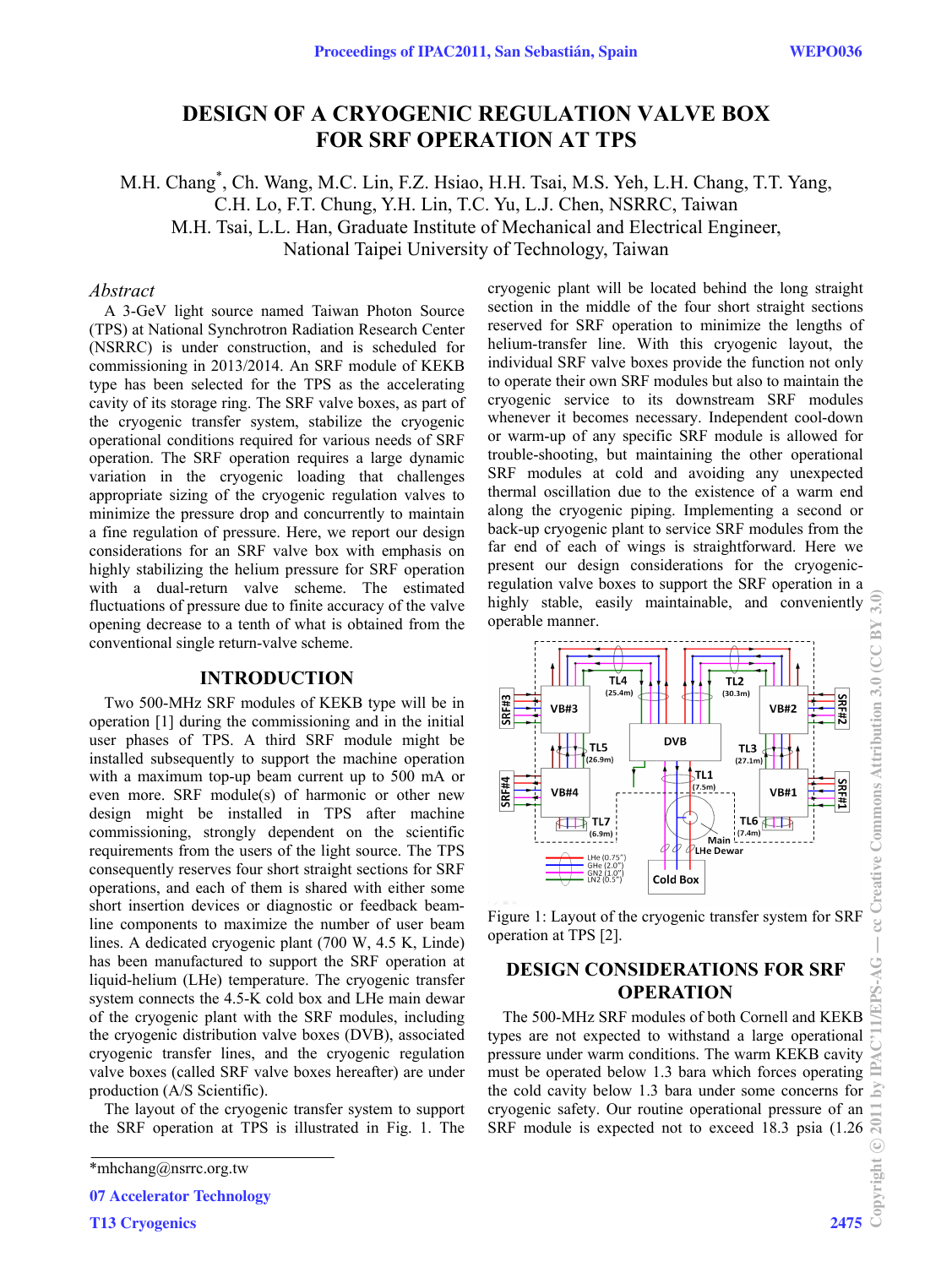bara). The suction line pressure is at 1.05 bara and the vendor-promised pressure drop from the cold box inlet at cold gas return to its outlet warm end is less than 200 mbar but larger than 150 mbar under a full load  $\sim 700$  W at 4.5 K). In the worst case (full load), the feasible operational pressure of SRF module is about 1.26 bara (18.3 psia) in a tight margin near the venting pressure of the mechanical safety-relief valve at 0.3 barg (19.05 psia), which brings a risk of contamination to the cryogenic system. In addition, the available budget of the pressure drop for the return line for cold gaseous helium including its cryogenic regulation valve for pressure regulation is less than 10 mbar in the worst case and no more than 60 mbar in the best case. This criterion might cause difficulty in regulating the LHe bath pressure if the allowed pressure drop for the CGHe return valve is too small.

The routine operation of SRF module requires strictly maintaining its liquid helium (LHe) bath pressure and LHe level precisely. Variations of the LHe level unavoidably result in fluctuations of CGHe pressure, because the CGHe return pressure and LHe level of a cryogenic system such as an SRF module are intrinsically coupled together. The cold gaseous-helium (CGHe) return valve and the liquid-helium supply valve inside the SRF valve box are implemented to regulate the liquid-helium (LHe) bath pressure and the LHe level of the SRF module. The fluctuations of the LHe bath pressure modulate the resonant frequency of the cavity. The fluctuations of helium pressure for the SRF operation at TLS are routinely regulated within a few mbar. The resulting variation of the cavity frequency can be partially compensated by the cavity frequency (tuner) loop of the low-level RF system, but a highly stable light source must stabilize the SRF operational pressure from sources of turbulence.

The cryogenic losses of the SRF module and its cryogenic-transfer system determine the required rate of LHe mass flow for transfer from the cryogenic plant to the SRF module. The cryogenic loss of the SRF module nevertheless heavily varies with operational mode, for example roughly 60 W for routine operation at an RF gap voltage 1.6 MV (with nominal  $Q_0 = 1 \times 10^9$ ) and about 165 W for CW RF processing mode at an RF gap voltage 2.4 MV (with a degraded  $Q_0 = 5 \times 10^8$ ), which conflicts the proper sizing of the cryogenic CGHe return valve inside the SRF valve box. A compromise between a fine resolution required for precise regulation of pressure during routine operation and a small pressure drop during CW RF processing is difficult to fulfil. We therefore propose to implement a dual-return valve scheme to stabilize the SRF operational pressure with sufficient fine resolution but with extremely small valve pressure drop. The flow distribution ratio between two CGHe return valves cannot be unique; a competition of mass flow rates between two valves must be avoided. To stabilize the flow distribution ratio during routine SRF operation might be a challenge for the control loop of the dual-return valve scheme. A possible solution is either to decrease the feedback bandwidth of the large CGHe return valve or

even to operate the large CGHe return valve in a manual mode. An optimal operational scheme must be determined experimentally by trial and error during commissioning. Figure 2 illustrates the detailed diagram of SRF valve box. For diagnostic purpose, a Venturi flow meter, in addition to pressure transducers and temperature sensors, is implemented inside the SRF valve for the CGHe return line from the SRF module. All these can be serviced as flow meters and compared with each other. The KEKB SRF modules require a small rate of cooling  $(\sim 3K/h)$  to minimize the thermal stress eventually created by an inhomogeneous temperature distribution during a rapid cooling. Slow cooling is readily achieved on cooling the SRF module with its LHe transfer line together, but implementing a heater on the LHe transfer line in the SRF valve box provides extra convenience that is under evaluation.



Figure 2: Flow diagram of the SRF valve box for SRF operation at TPS.

## **SELECTION OF CRYOGENIC VALVES FOR SRF OPERATION**

Equal-percentage cryogenic valves modified to zero (WEKA) have been selected for the SRF valve boxes for TPS. The properties of an equal-percentage cryogenic valve are typically characterized with its valve coefficient  $K_{v \text{ max}}$  and rangeability  $R$ .

For the gas-liquid two-phase flow along the LHe supply line, the calculations of opening of the LHe supply valve cannot be straightforward whenever the amount of gas cannot be neglected. Our simplified approximation is described as follows. Given are the rates of gaseous and liquid helium mass flow through the LHe supply valve. Obtained are the corresponding individual valve openings of single-phase flows with the known pressure drop of the LHe supply valve. Finally, the valve opening of twophase LHe flow is approximated as a summation of the individual valve openings of single-phase flows. The uncertainty of this approach is within 15 % ranging from the dryness (quality) of two-phase flow from 0.15 to 0.25 experimentally obtained from the LHe valve  $(K_{v, \text{max}} = 5.8)$ ,  $R = 20$ ) for the SRF operation at TLS.

The LHe supply valves with equal percentage modified to zero with  $K_{v, \text{max}} = 5.8$  and  $R = 20$  have been selected for SRF operation at TPS, identical to one used for the